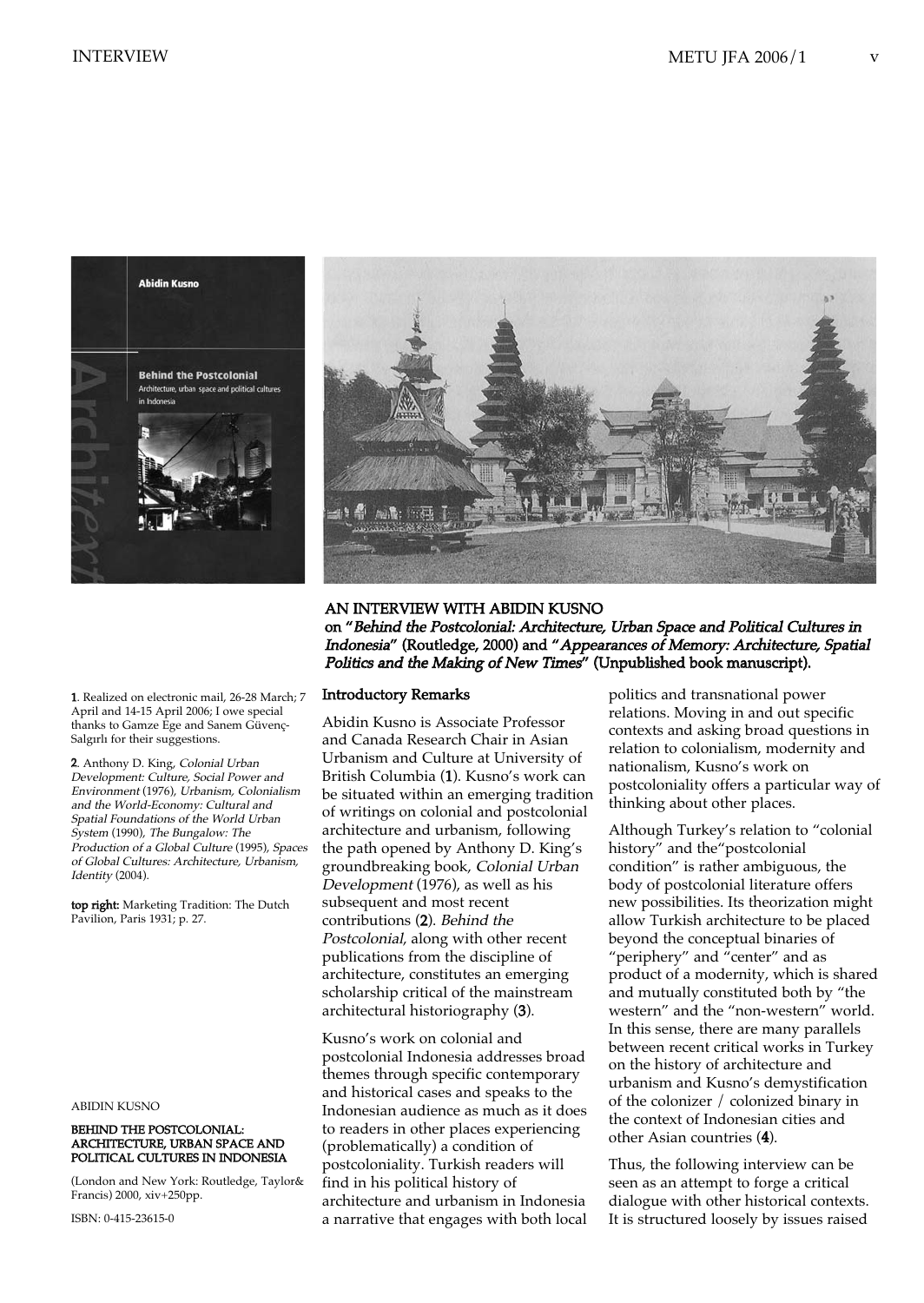3. The Modernist City: An Anthropological Critique of Brasilia (James Holston 1989), The Politics of Design in French Colonial Urbanism (Gwendolyn Wright 1991), Forms of Dominance: On the Architecture and Urbanism of the Colonial Enterprise (Nezar Al Sayyad 1992), Postcolonial Space(s) (Gülsüm Nalbantoðlu and Wong Chong Thai 1997), Urban Forms and Colonial Confrontations : Algiers under French Rule (Zeynep Çelik 1997), Postcolonial Urbanism: Southeast Asian Cities and Global Processes (Ryan Bishop, John Phillips and Wei Wei Yeo 2003), Indigenous Modernities: Negotiating Architecture, Urbanism and Colonialism (Jyoti Hosagrahar 2005), Writing Spaces: Discourses of Architecture, Urbanism, and the Built Environment, 1960-2000 (Greig Crysler 2005).

4. Modernism and Nation Building: Turkish Architectural Culture in the Early Republic (Sibel Bozdoğan 2001), Modernin Saati: 20. Yüzyılda Modernleşme ve Demokratikleşme Pratiğinde Mimarlar, Kamusal Mekan ve Konut Mimarlığı (Ali Cengizkan 2002), Mübadele Konut ve Yerleşimleri (Ali Cengizkan 2004), İstanbul 1900-2000, Konutu ve Modernleşmeyi Metropolden Okumak (Uður Tanyeli 2004).

5. Kusno (2000) Behind the Postcolonial: Architecture, Urban Space and Political Cultures in Indonesia, Routledge, London and New York; 212.

6. Ama Ata Aidoo, quoted in Andermahr, Sonya, Terry Lovell, and Carol Wolkowitz (1997) A Concise Glossary of Feminist Theory, Arnold; London, New York; 168.

7. Kusno, "Introduction.", in Appearances of Memory: Architecture, Spatial Politics and the Making of New Times (Unpublished book manuscript).

'Colonial Replica: The Institute of

in Kusno's Behind the Postcolonial and a collection of his current essays which will be put together under a volume tentatively entitled, Appearances of Memory: Architecture, Spatial Politics and the Making of New Times."

# Time, Space and History: Colonialism and the Postcolonial World

1. Dear Abidin Kusno. While your book Behind the Postcolonial (2000) locates architecture and urbanism within the social and political contexts of Indonesia, I think that it can also be put to use in addressing issues relevant to other places. In it, you raise significant theoretical questions central to the study of architecture of urbanism. Your arguments are rooted in and empowered by postcolonial criticism, but you simultaneously generate a different direction for thinking about issues around colonial culture and postcolonial conditions. In order to introduce the central concern of your study, allow me to start with the conclusion of the book. Here, you conclude by saying that the contemporary "dialogue with the colonial past", either in the form of forgetting or remembering, "has resulted, among other things, in the reproduction of a form of colonialism itself" (5). In this sense, do you agree with critics of postcolonial theory who insistently argue that "colonialism has not been 'post'-ed anywhere"? (6)

You have underlined a central concern in the book one that deals with the politics, history and the representation



of time. The book was completed at the end of Suharto regime (which ruled from 1966-1998), in the midst of atrocities in the major cities of Indonesia and violence against the pro-Independence East Timor. It could therefore be seen as a form of cultural intervention critical of the recent past of Indonesia. It approaches the postcolonial Suharto regime as if it were a regime of colonial time which underwent a crisis not only in politics and economy, but also in culture. I used architecture and urbanism to tell such story and in my story, I point to the continuity between colonial time and the era after decolonization. On another level, the book deals with colonial and postcolonial continuum and shows how the issues that pre-occupied architects and planners of the colonial era are also those of our own time. Issues such as authenticity, tradition, identity, modernity, and modernization in architecture were as important back then as they are today in architectural debates. These are issues that seem to cut across colonial time and the era of Independence.

Whether "colonialism has not been 'post'-ed anywhere" is, I think, less a matter of fact than an intellectual position that one has to develop for matters of his or her concern. The notion of "postcolonial" (as I used it in my work) carries two contradictory consciousnesses. It indicates an awareness of a radically new era of "decolonization" which offers different constraints and opportunities. Yet, this sense of discontinuity on the part of decolonized nations is also haunted by a profound sense of continuity with their colonial past. The once-colonized countries continue to be dealing with historically situated forms of representation (such as architecture and planning practices) which traverse across both the past and the present. The standard nationalist historiography overcome this contradiction by resorting to a dichotomy of colonial past and the era of Independence – the former represents darkness and the later represents light. It is a story of how the sense of victimhood is overcome by heroic recovery in economic development under the guidance of a patrimonial state. It is this developmentalist framework that the book aims to be critical of. Instead of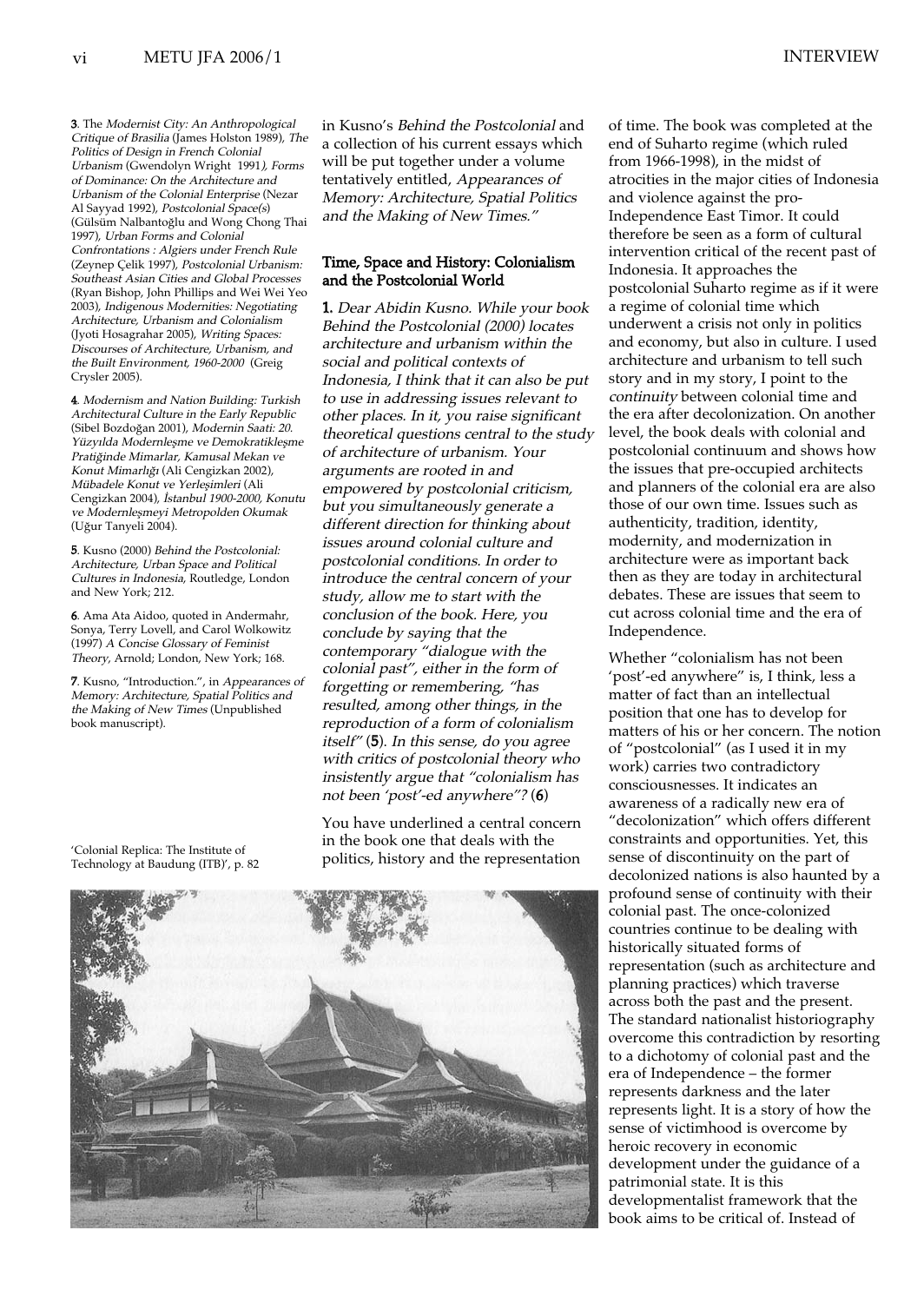8. Sideway, James D. (2000) "Postcolonial Geographies: An Exploratory Essay", Progress in Human Geography, 24/4, 2000; 593, 606.

9. Kusno (2000) Behind the Postcolonial; 8.

10. Kusno, Appearances of Memory, Chapter 2: "The Past in the Present: The Empire, the Indies and the Art Deco," (Unpublished book manuscript).

showing the discontinuity of the past and the present, I try to show their connection, or better, the present dialogue with the colonial past which would lead us to the politics of memory, forgetting and invention.

2. In Appearances of Memory you seek to problematize the relationship between memory and buildings in the postcolonial world without "taking the colonial past as the point of departure." Otherwise, as you have pointed out, we are likely to "repeat the Eurocentric narrative that denies the spatial and temporal simultaneity between the colonizer and the colonized in their mutually constitutive attempts to make sense of modernity" (7). If what is defined as "postcolonial" could be seen as another form of the "colonial", to what extent has postcolonial theory been useful in developing the tools of "decolonization"? Some have argued that this process requires the dismantling of the "western (imperialist) forms of knowledge" transmitted through institutions such as geography, which evolved "as a western-colonial science" (8).

The legacy of colonialism continues in various forms including the most explicit one, namely war and occupation today under various names. In this context it is important for academic disciplines (including architecture) to have a sense of geo-history and geopolitical economy of culture and to be sensitive to the ways in which knowledge could contribute to the exercise of power as well as a sense of injustices. We won't be able to immediately assess how oppressive, say, colonial spatial segregation based on race had been, but that form of knowledge would make us aware of how a discipline such as urban design can become part of colonial practices. To "decolonize" forms of knowledge is to acknowledge, expose and thus sensitize the connection between knowledge and colonialism. On the other hand, "decolonizing" knowledge could also be problematic. Quite often, it aspires for a transcendental, if not purified, uncolonized knowledge, a position which often opens up even more opportunity for "colonialism" to step in. I would rather suggest something modest, that we recognize the legacies and presences of colonialism as a basis

for thinking about decolonization. This recognition will pose a limit to the imperial nature of knowledge.

Appearances of Memory thus could be seen as an effort to look at the "postcolonial" not only in terms of its temporal coordinate (as has normally been used), but in terms of the change in space and how the transformation of spatial and built environment help shape new social and political consciousness. It is in this sense then the "postcolonial" could be seen as another form of the "colonial" and similarly, during the colonial era, there are various politics of spatial control and different attempts to achieve liberation.

3. Do you think, out of your studies on postcolonial architecture and urbanism that it will ever be possible for both scholars and people in postcolonial states to "recognize colonialism without colonizing [their] own imagination"? (9)

I think one way to "recognize colonialism without colonizing our own imagination" is to consider colonial legacy as a "gift." In a way, Behind the Postcolonial tries to make use of that gift by repackaging it for the cultural intervention of the present. In a more general sense, "recognizing colonialism without colonizing our imagination" would entail an incorporation of historical and contemporary colonialism as contexts for thinking about architecture and urbanism. If, as an attempt to decolonize knowledge, we only write about our own space mobilizing only things considered as "local" and "authentic," then we would end up repeating, not only the metaphysic of binarism, but also what Edward Said used to call "compartmental view" of history and culture.

4. In the second chapter of Appearances of Memory, you talk about the reappearance of "modernist Art-Deco" in contemporary Indonesia, which was one of the dominant colonial styles in the 1930s. In your account, Budi Lim presented modernist vocabulary as a possible route to define "Indonesian architecture" (10). Perhaps we, as architectural historians, share a common problematic with architects such as Lim, who resort to a (colonial) past to deal with issues of identity and authenticity in the architectural present. I think we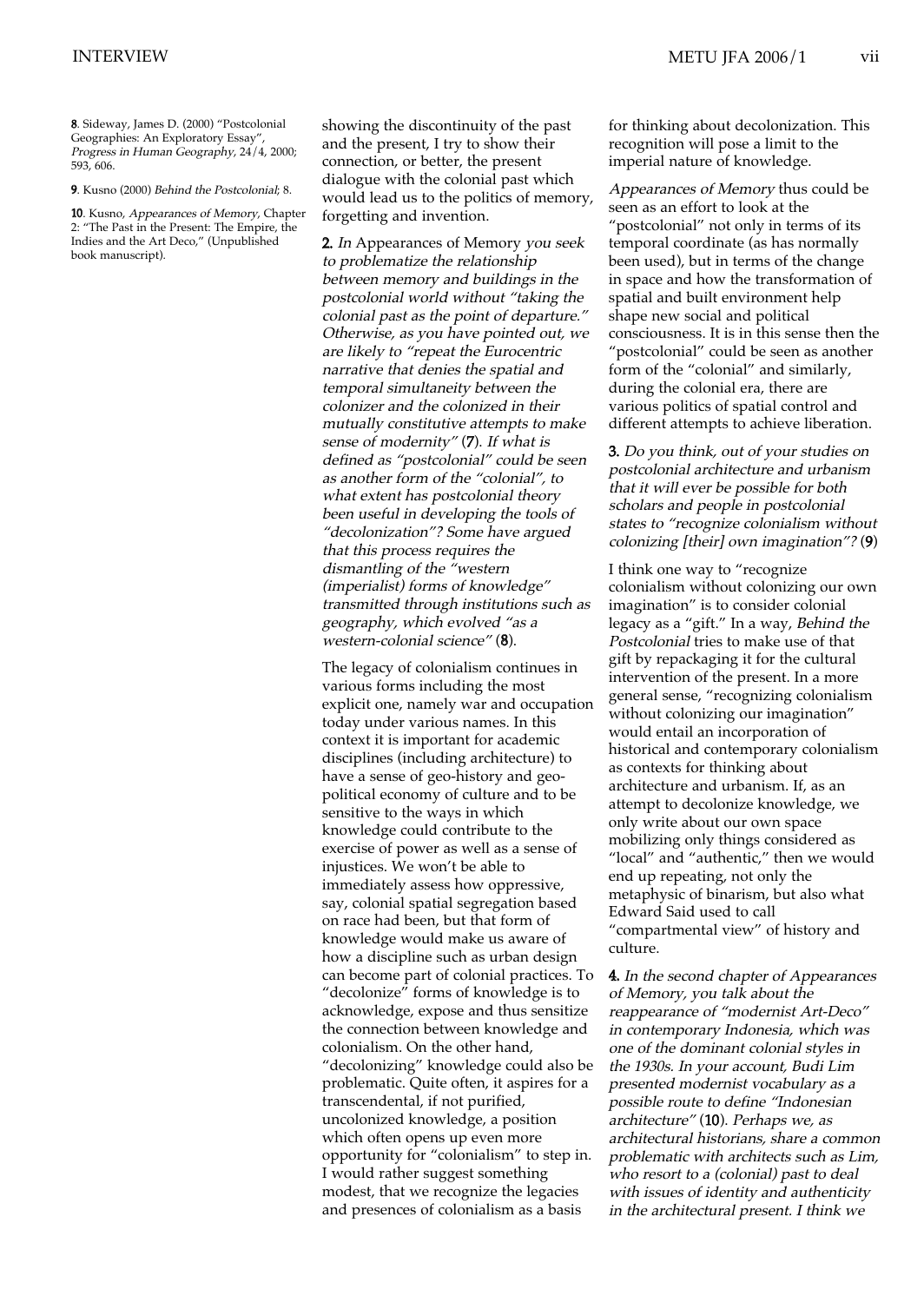11. Nicolai, Bernd (1998) Moderne und Exil, Deutschsprachige Architekten in der Turkei 1925-1955, Verlag für Bauwesen, Berlin.

12. This question was raised by Bülent Batuman in a personal conversation.

also need to problematize in the larger scale, how modernist art deco itself, as it has originated in the west, was shaped not independently from colonial or global relations. Similarly, it is not less meaningful to ask how "authentic" British, Dutch or French architecture is. But is there an answer?

There are perhaps various ways of challenging the mainstream stylistic and formalist readings of architecture which have prevailed in architectural history. There are works on stylistic hybridity and syncretic form of architecture in say, British, Dutch or French architecture, but I think one should go further to trace the geopolitical and historical relations within which the invention of architectural traditions are embedded. Another way is to go deeper by tracing the unconscious identification. This kind of tracing would assume the existence of a dimension "beneath" architecture one that supplies the reference for the "rationality" of "European" architecture even as this contribution is subjected to negation.

5. I would like to relate the case of foreign architects who came to Turkey from German-speaking countries during the 1930s, and were commissioned by the Turkish state to design significant urban and architectural projects (11). This period has mostly been researched for the purpose of determining the influence of these architects on the imagination of national, western or modern architecture in Turkey. What has not been very frequently asked, however, is the extent to which these architects were influenced by their own experiences in Turkey in relation to Turkey's architectural "traditions." This aspect of identity-formation could well be analyzed by tracing the practice and publications of these architects after they returned to their home countries or settled in other places (12).

Yes, indeed this inquiry can become quite interesting especially when we want to consider a history of architecture from a truly global perspective. This entails a study of "intertwined histories and overlapping territories" (Said) one that would not only studying the spread of western architects/architecture in various part of the world, but also the ways in which architectural discourses in Europe were

shaped by places outside "Europe." In this context issues of colonialism and imperialism (in a broad sense) become important. It is interesting that a most critical minded historian such as Kenneth Frampton does not take into consideration issues around colonialism in his critical history of modern architecture. I recently saw a book on architecture called Dutch Modernism, but in the book no where could one find an entry on Dutch East Indies even though H.P. Berlage gave a lecture and wrote a book on Indies architecture in Europe following his trip to colonial Indonesia in the 1920s. Today, there have been increasing interests among Dutch architects to study and preserve colonial buildings in the Netherlands's ex-colonies, from Colombo, Suriname, to Indonesia. Yet, (with few exceptions such as the work of Tony King on the (post)coloniality of Bungalow) very little has been done on tracing the ways in which the building cultures of these different places shaped the intellectual history and the architectural thinking of the metropole.

# Politics of Binarism: Modernization, Localization and the Invention of **Tradition**

6. In Behind the Postcolonial, you question the dichotomy of colonizer and colonized in the writing of (post)colonial history. In what ways did you utilize architecture and urbanism in Indonesia to go beyond this dichotomy?

Like other works critical of colonial urbanism, I was trying to show the operation of architecture (its rational choices of styles and organization of space) as a kind of "soft power." As an aesthetic of hidden persuasion speaking through unspoken language of form and space, architecture nevertheless needs to come up with a language with which it could communicate with people it seeks to serve and shape. To communicate most effectively, the form of communication would need to be one that is connected to both the psychic and the intelligibility of particular person or public. This kind of architectural strategy often (even though not always) demands a technique of localizing the significant form of, say, modernist architecture, by blending it with local "familiar" elements.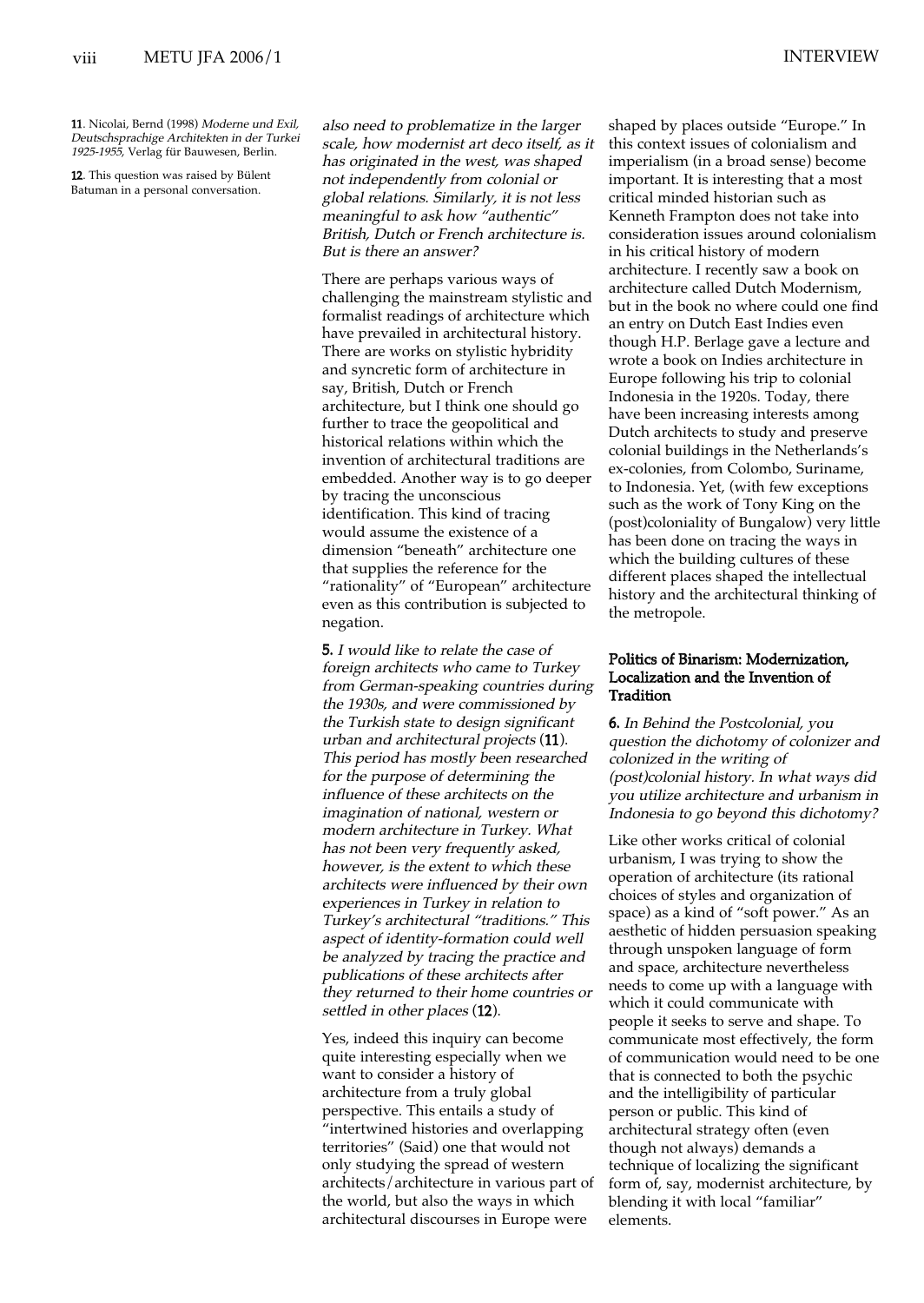13. In fact this position resonates with some of the concepts used variously in postcolonial literary studies (such as mimicry, hybridity, and translation). Anthony D. King, as we know, has also written about the production of bungalow as colonial "third culture" that was specific to the social environment of the colony. Gwendolyn Wright and others have also written about architecture strategy of association.

14. "Localizing modernities" connotes postcolonial possibilities to reflect on the "European modernism", its "association with nationalism" and the way it crafted national subjects, by means of reflecting on diverse cases and sources in the world. Smith, Michael Peter and Thomas Bender, "The Localization of Modernity", in Smith, Michael Peter and Thomas Bender, eds. (2001) City and Nation, Rethinking Place and Identity, Transaction Publishers, New Brunswick and London; 1-14.

15. Here I am using these terms only from a "postcolonial" point of view, in an attempt to decentering the "center."

16. Rabinow, Paul (1995) French Modern, Norms and Forms of the Social Environment, The University of Chicago Press, Chicago and London.

17. Kusno (2003) "The reality of One-Whichis-Two"- Mosque Battles and Other Stories: Notes on Architecture, Religion, and Politics in the Javanese World, Journal of Architectural Education, 2003; 57-67.



"Burden of Representation: Towards an Indonesian Architecture', p. 187.

I started to look at this point through the optic of the early twentieth century colonial Indonesia, when architecture as a profession first entered the colony. Several Dutch architects were working with the architectural problematic of how to communicate their work to the public. These architects came at the time when the Netherlands just decided to change its strategy of rule by promoting and cultivating "local" cultures. This form of governance was conducted under the notion of Ethical Policy which sought to turn colonial exploitation into colonial civilizing mission through the nurturing of local cultures.

The official merging of culture and politics generated a dynamic in the architectural world of colonial Indonesia especially in the context in which some Dutch architects working under this mandate were in fact socialist democrats with "anti-colonial" inclination. Some of them were born and grew up in the colony before they were sent to the metropole for their degree in architectural engineering. When they returned to the colony as architects, their subjectivities could no longer be understood through a binary opposition of colonizer / colonized. They were suspicious of Europe, and yet they worked for the government and private enterprises under the aegis of the Ethical Policy. They had "gone native" and genuinely believed in their mission to promote "indigenous" culture. And perhaps if we go deeper into their visions, we would not be surprised to see that some of them saw the colony as an ideal place for the creation of a "third" space, one that would belongs to neither Indonesia nor the Netherlands. Through the case of Dutch architects working in the Indies, I was trying is to dispose the narrative of domination (which is based the colonizer/colonized binarism), and develop a way to understand the complexity and ambiguity which often formed colonial relation without undermining the importance of power relations (13).

7. Perhaps, that is the reason why "localizing modernities" should be seen a conceptual tool to challenge the universalistic conception of European modernity (14). Yet, I also want to underline the "universalist" character of modern architecture and urbanism, through which, not only colonizers but

# also "colonized subjects" have located themselves as the "modernizing selves" (15).

I agree with your observation. Behind the Postcolonial in fact shows the reemergence in the era after decolonization of modernizing elites which constructed categories of "others" in the urban space of Jakarta. To add to your point, these "others" were not meant to be modernized. Instead, they were created for the self-formation of the "modern" elites. This formation of "internal" other follows the logic of colonial "civilizing mission" which in its attempt to modernize the colony still maintained a distance or a gap necessary for hierarchal identification. This mechanism of identification justifies the continuous discourse of modernization. If the "others" could be fully absorbed into the "self," gone would be the need for modernization and dependency. This raises the whole issues of the parallel between "colonial" and "national" development as well as the inner contradiction of "modernization."

8. Paul Rabinow's discussion on specific intellectuals who combined their "utopist" visions with imperialist projects of colonial regimes can also be applied here (16). However, what is more interesting to me is seeing how architects and planners in "third world" countries assumed a similar role in relation to their own modernization. As you have underlined elsewhere, "we also, a lot of times, use our own universal modernist architectural framework to understand the strange and the incomprehensible" (17).

Rabinow points out that besides "middling modernism," there is another strategy called "technocosmopolitanism" that was used to develop the colony. Like "middling modernism," "techno-cosmopolitanism" is also a technique of modernization, but its strategy is to use "local" cultures as the basis for modernization. This anthropological take on development assumes the importance of cultural difference. In Behind the Postcolonial, I show how these two paradigms were used in both colonial and postcolonial contexts. "Techno-cosmopolitanism" while investing development with "tradition," has also become a tool for conservative politics under postcolonial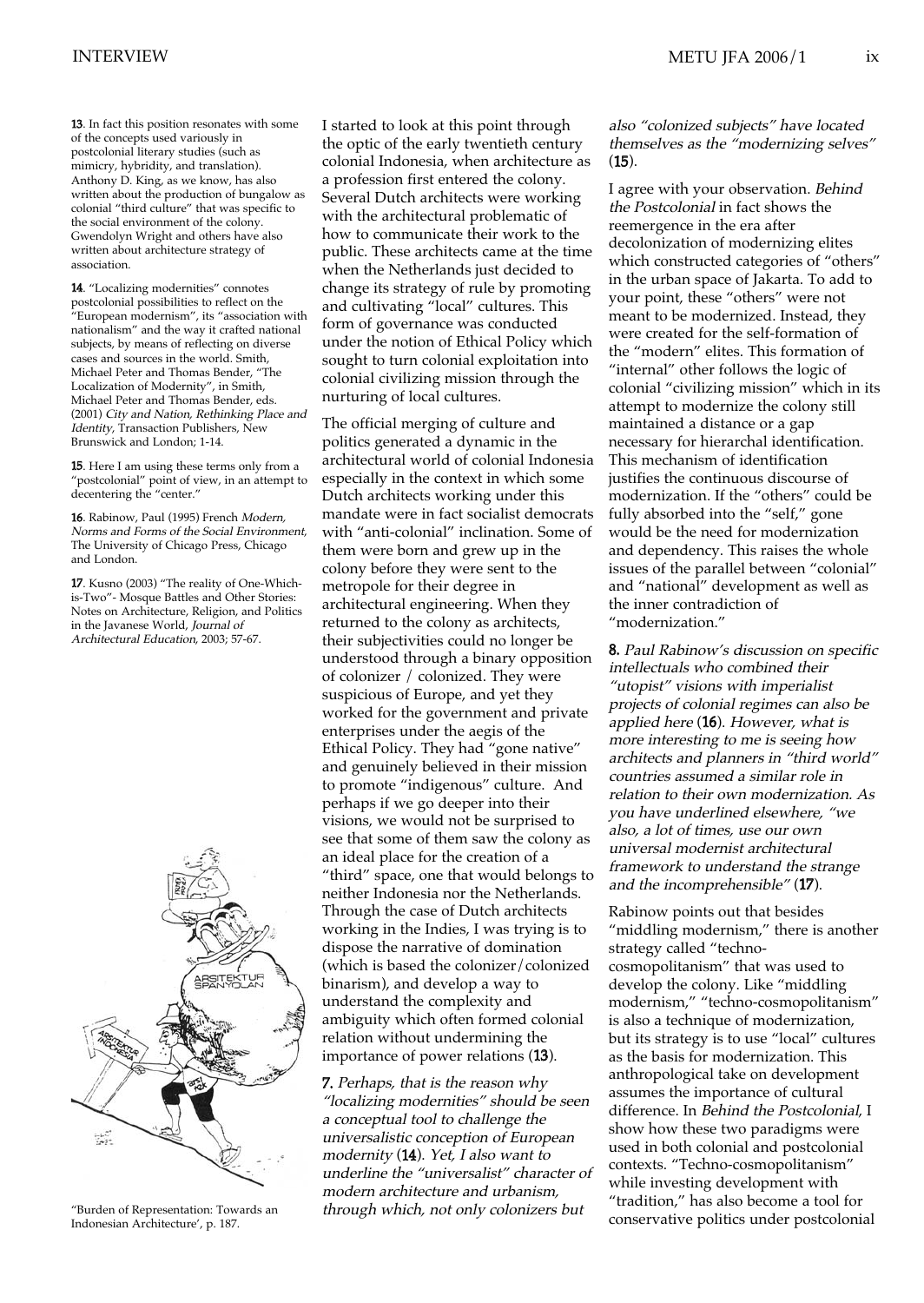18. Michelle Facos and Sharon L. Hirsh, "Introduction" in Michelle Facos and Sharon L. Hirsh, eds. (2003) Art, Culture, and National Identity in Fin-de-Siécle Europe, Cambridge University Press, Cambridge, New York; 1-15.

19. Smith, Anthony D. (1993) National Identity, University of Nevada Press, Reno, Las Vegas, London; 103.

20. Bozdoğan, Sibel (2001) Modernism and Nation Building: Turkish Architectural Culture in the Early Republic, Seattle, WA: University of Washington Press.

Suharto's regime. In this context, "middling modernism," in its radical call for universalism, quite often threatens the state's "essentialist" assumption of cultural identity and difference. In other words, we cannot assume that "middling modernism" is essentially colonial and imperial for its universalistic claim and that "technocosmopolitanism" is less dominating since it is attentive to local cultures. Both can be used and abused in any context. Both can create oppressive hierarchy and their own form of binarism.

I think it is fine to use binarism (such as self and other) as a way to write history for this will allow us to talk about difference and power relations. The important thing is to avoid seeing only the "self" as the maker of history. We do not want to repeat the problem of privileging the "self" (as in the writing of the 20th century modern architecture without connecting it to the colonial world within which it is embedded). The key issue is to show how the "others" contribute to and constitute the "self." In Behind the Postcolonial, I use several binarisms to structure my argument and to show how they mutually constitute each other even though in many instances one ended up dominating the other. Exposing this dynamic could be seen as both recognizing and decolonizing colonial power.

9. Michelle Facos and Sharon Hirsh write that the evolution of "modern nationalism" in Europe is largely a late nineteenth century phenomenon (18). One conclusion drawn from this argument in relation to the Ottoman Empire and modern Turkey may be that not only Turkish national identity was a response, in the 19th century, to the loss of a vast amount of the Empire's land following the birth of nationalist movements within its territories (19). But also, national identities in Europe were shaped through the self-images of Europeans against its "other," such as the Ottoman Turks. Assuming an ambivalent position, both as a colonizer and colonized, the Ottoman Empire was not a distant land that the west brought into civilization. The Ottomans had a considerable amount of military presence in Europe. It was perhaps the only instance in world history that

Europe itself was, for centuries, under the threat of being "colonized" by an "eastern" force. In that sense, it would be interesting to tease out the constructive elements in "European" identities of Ottoman image, culture and identity.

It is indeed interesting especially when we consider how the geographical proximity to Europe might complicate and enrich the case of Turkey. In the nineteenth and early twentieth century, South or Southeast Asia was still a distanced sea and land from Europe even after the opening of the Suez Canal. In those places, there were perhaps more opportunities for the local to take over the global. The notions of "localization," "ambiguities," "ambivalent," "translation," "going native" that we find in postcolonial studies that sought to "provincialize Europe" (Chakrabarty) might have developed out of this sense of distance. There are plenty of opportunities for Turkey to develop new concepts out of its specific geographical and historical circumstances.

For me, the transformation from Ottoman Empire to the Republican Turkey from "within" is interesting – especially the issues around the making of "national" subjects. So you think Turkey's national consciousness stemmed from an attempt to align with the "civilization" of Western Europe (instead of, say, identification with Islam), for example through romanization, visual environment and so on. Following your thought, this enterprise of heightening Turkish nationalism (via an alignment with Europe in the earlier or later stage of "modernization") might have an effect of shaping or strengthening "European" identities?

10. I must say that the question or rather, the speculation on the effect of Ottoman identity on European identities was not formulated with modern Turkey in mind. But we might also address here what one would refer to as Turkey's "self-colonizing" process, where the nation created its own "selves" and "others" by replicating the European national-models on a different scale (20). It was the relocation of the European identity, or better, its image, within the context of Turkey that gave form to the construction and search of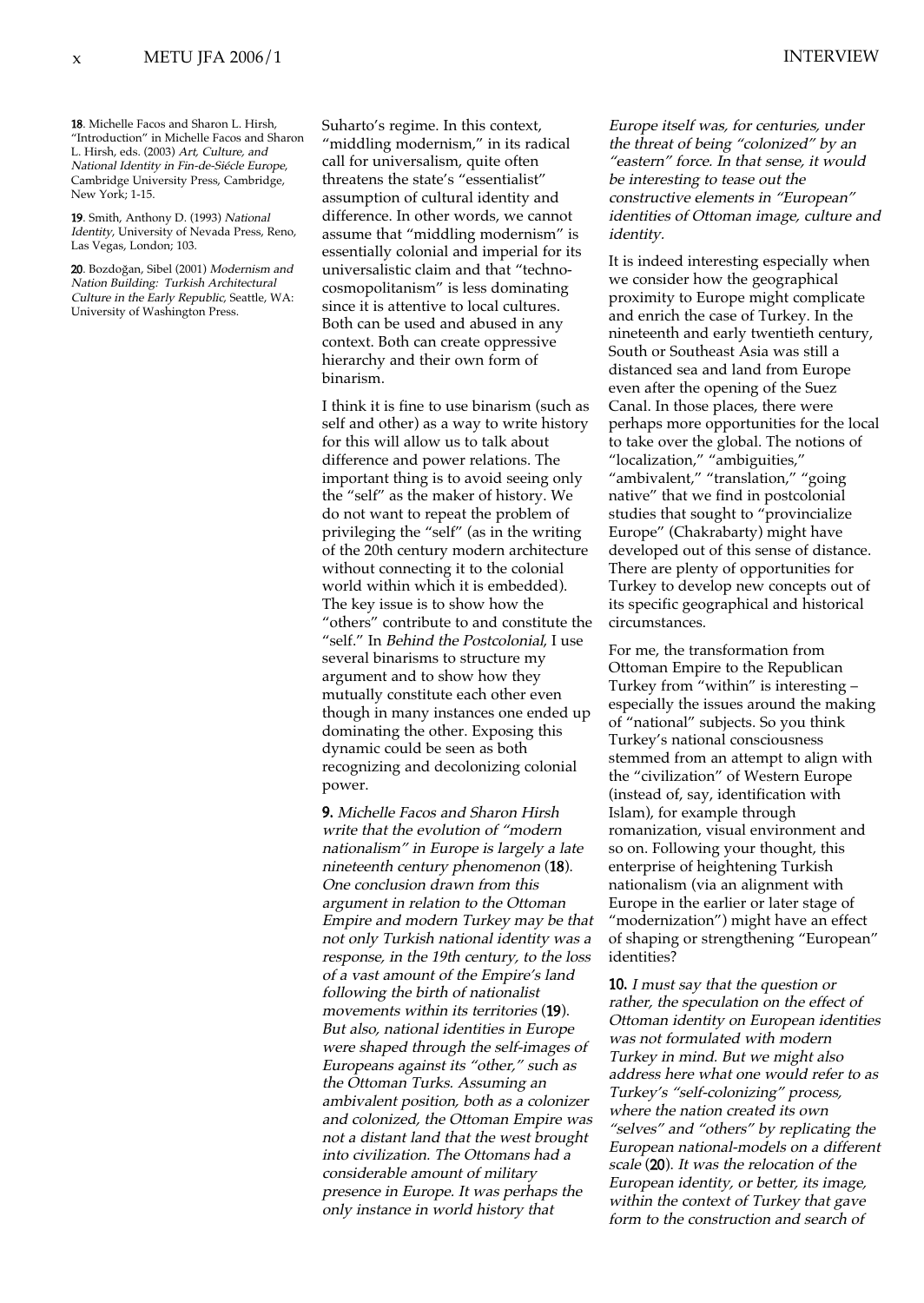21. Kusno (2000) Behind the Postcolonial, Chapter 3: "Recreating Origins: The Birth of 'Tradition' in the Architecture of the New Order"; 71-94.

22. Kusno's comment, 03.01.2004.

Putting the Final Touch: Sukarno Explains the Model of the Main Thoroughfare, p. 58.

Sukarno Instructs: "Set the Wings Back 30%" and Wisma Nusantara Approved!, p. 58.

### an "authentic" Turkish identity.

So the search and construction for an "authentic" Turkish identity could be seen as stemming from a much deeper cause related to the positioning of Turkey as a reference for European "self." This is quite an interesting line of inquiry. Do you think that the Turkish's "self" (as Europe's "others") was an unconscious move that existed "beneath" the sovereign power of Turkey? Could we say that this position warrants the sense of superego for Europe? I said "unconscious", partly because I thought that this was not the option for which Turkey would formally aspired. The position as the "other" exists only when other prevailing forms of identifications were somewhat denied by Europe?

11. I would agree with your argument, but let us explore this by discussing



issues around political cultures and the construction of tradition and customary life. One approach perhaps, as you did in the third chapter of Behind the Postcolonial is to trace the "origins" of contemporary architectural imaginations in the nation's own past (21).

The discussion on "recreating origins" has two purposes. First is to demythologize "tradition" mobilized by the conservative turn in Indonesian political cultures during the reign of Suharto, especially after the 1980s. The increasing authoritarian measures under the state ideology of (capitalist) "development" came in tandem with the promotion of (feudalistic) Javanese "tradition" as the political cultures of the nation. The purpose of that chapter is to show the fabricated nature of "tradition" and the inventedness of what was considered as "authentic cultures." The context for the invention was the state's inceasing sense of insecurity as the country began to experience various unprecedented challenges and protests against its authoritarian rules.

This phenomenon has been studied in other fields. My contribution was merely to illustrate the condition through series of events and discourses related to architecture and urbanism. I look at the ways in which various often unrelated discursive moments in the architectural life of Indonesia constituted nevertheless a more or less "unified" discourse that meditated on the state's obsession with identity and tradition. The second purpose is to make sense of how the intellectual framework of these discursive events might have been overdetermined by those of the colonial time. Linking the postcolonial invention of tradition with that of the colonial past would demystify the originality of the state's search for origin. Whereas the state would claim its origin in the presumably golden age of the precolonial era, I show that its origin could be found during the colonial time – a connection that the state and its nationalists would prefer to negate.

12. It is tempting for architectural historians to theorize the processes of subject- formation on the basis of practice or everyday experience, or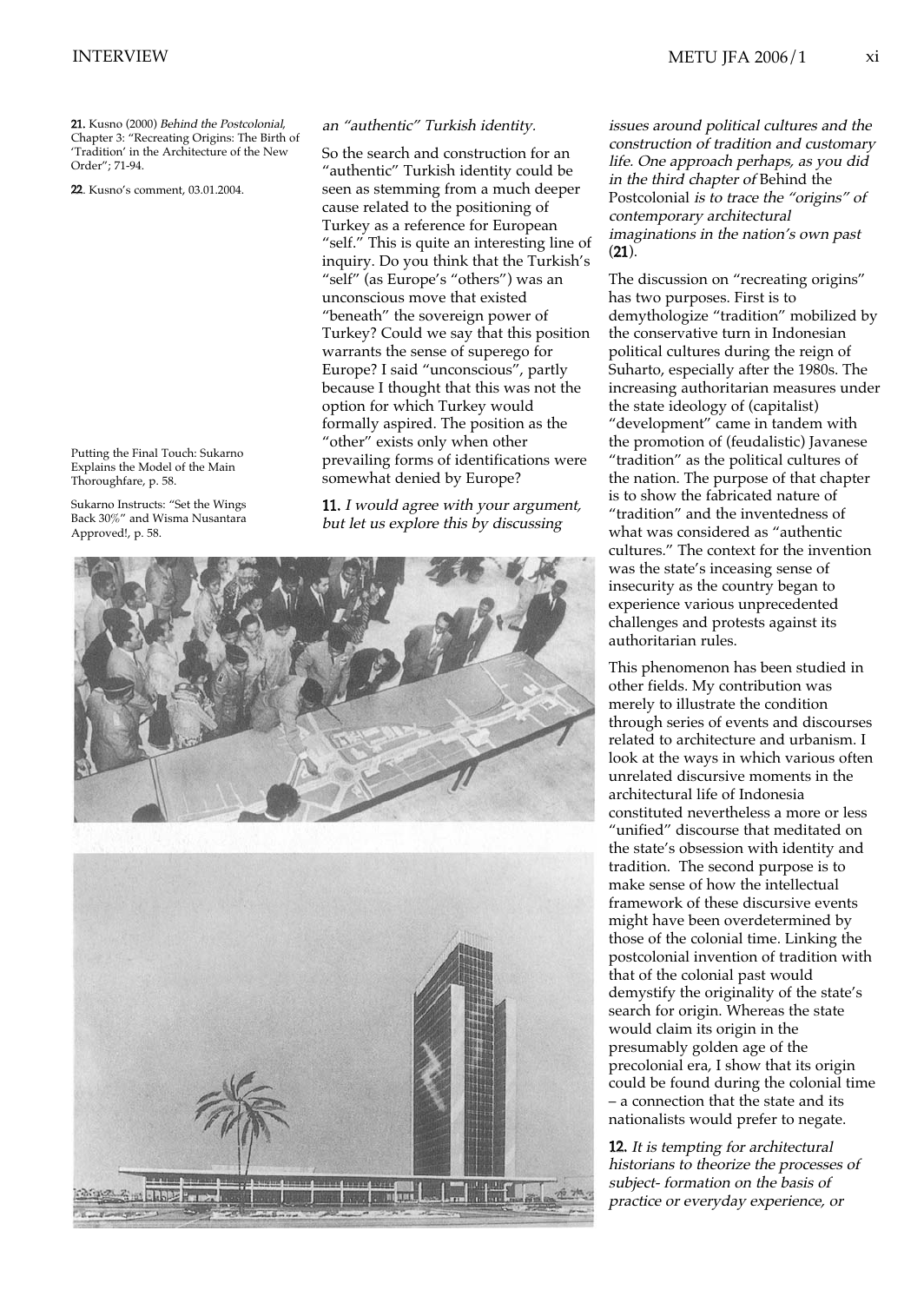23. Crysler, C. Greig (2003) Writing Spaces, Discourses of Architecture, Urbanism, and the Built Environment, 1960-2000, Routledge, London and New York; 97-99.

seeing the everyday as site of resistance. On the other hand, as you have also pointed out in a previous discussion, it is difficult to put the everyday in the the realm of the past, particularly because it resists museumization (22).

It is interesting that you brought up the issue of everydaylife here – a subject that I haven't thought about for this chapter. But I think you have an interesting point here if we read the chapter on "recreating origins" as basically a chapter tracing a series of discourses that have led to a museumization of cultures and everyday life. The argument for this chapter would then be about the loss of familiarity as the city, the nation and its subjects have increasing been displaced by capitalist development. In response, the state thus felt the need to retrieve "traditional – spiritual" order to restore its authority. The everyday life since then has been felt as becoming more artificial (and moving according to developmental projects) even though "cultures" continues to be represented as "authentic" and timeless. In this sense too, what constituted the everyday has also changed especially when people begin to look at the "replica" as the "original" – as this has been played out in some experiences of visiting the Beautiful Indonesian in Miniature.

I can see the theoretical investment of conceiving the "popular," or the "everyday practices" as the realms of the authentic which can serve as a platform for resistance against power, orthodoxy and reification, but I have





been wondering for a while if the everyday has ever escaped power? Can the everyday ever be autonomous? What would happen if the everyday has been colonized; will it come back in its "original" form? I was trying to avoid a romantic idea of the everyday as the realm of the authentic even though I respect such attempts on the ground of cultural strategy.

13. In colonial texts, and also in the mainstream architectural history writing in the west, tradition was seen as the realm of the anonymous or the "collective architect." In the same way, building traditions that did not depend on or primarily determined by the profession were categorized as vernacular architecture: it was "architecture without architects." Do you agree with Greig Crysler that the separation of modern and traditional as "two contrasting models of social organization" has resulted in the universalization of tradition as a category in opposition to the modern? Crysler also argues that this is how the "constructed landscapes of tradition" were created (23).

There are several assumptions behind the categories of "modern" and "tradition." And all the assumptions are constructed for various purposes some of which are more conservative (or progressive) than others. I don't have a problem with the invention of binary oppositions especially the ones that create creative comparison, connection and tension between the opposite poles. The binary opposition of tradition and modernity allows us to talk about crisis, displacement, and loss – terms that are essential for conceiving social change, different political formation and transformation. It is better than a category that only stands on its own or one that got stuck in a permanent equilibrium. Binarism becomes a problem when one pole overcomes the other and claims its position as the embodiment of truth, the origin, or the righteous. Often, under this circumstance, the other pole would play into the game by resisting or also claiming another truth for its own sake.

This is how I see the formation of series of architectural discourses around notions such "organic," "body" "memory," "anthropology," "tradition," "vernacular, " "dwelling," and "place."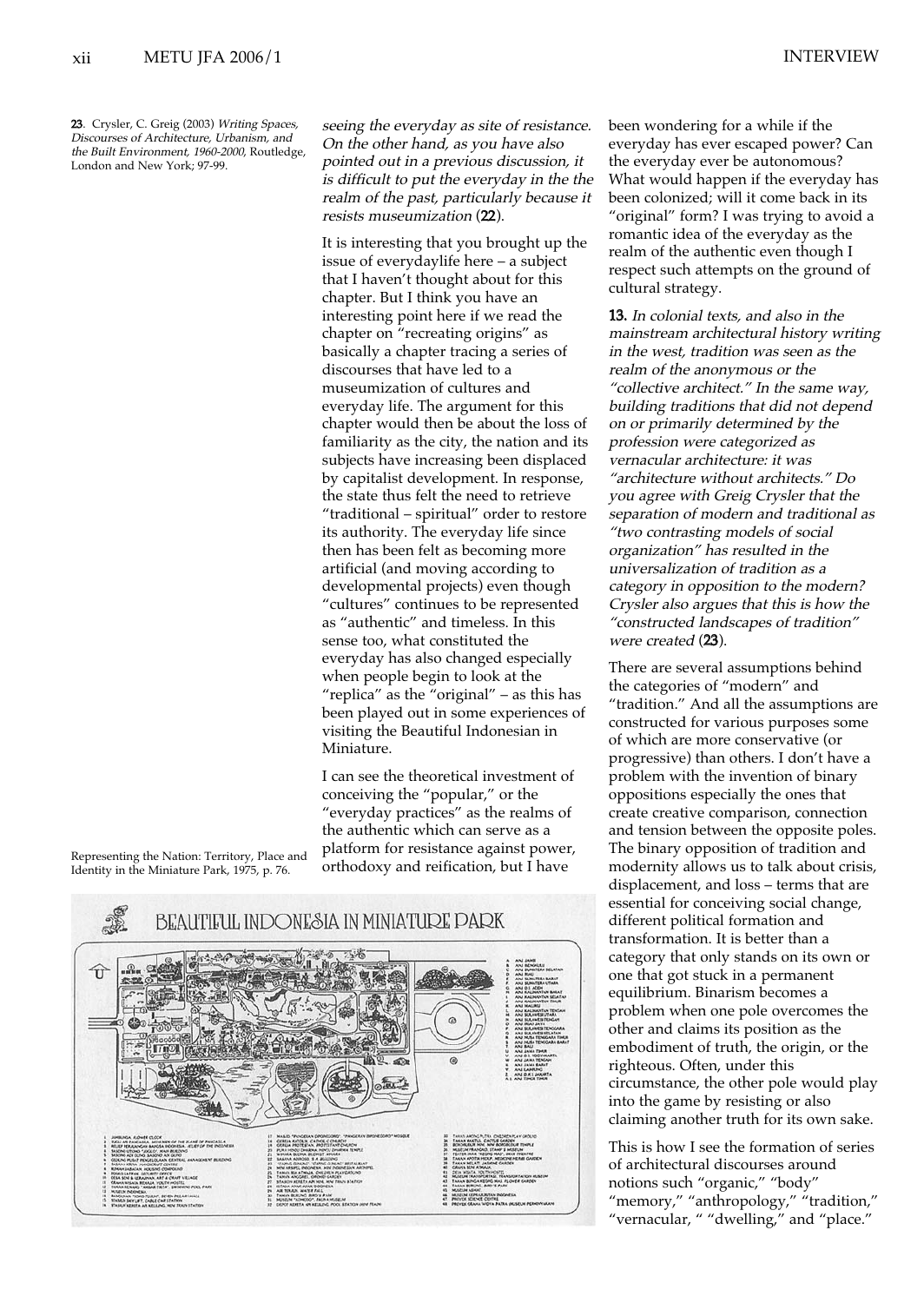24. Kusno (2000) Behind the Postcolonial: 4.

25. Kusno (2000) Behind the Postcolonial; 14.

Some people use these notions in an essentialist way while others are more strategic and dialectical in the usage (- "strategic essentialism" of Spivak). Regardless of whether this vernacularturn in architecture is mobilized to counter particular, presumably, modernist approach, to create another hegemonic practice or to preserve or carve a distinctive new identity for architecture, it is definitely an "invented" tradition.

I think there is something liberating in the fact that "traditions" are always more or less invented, for this would allow counter invention and further invention of traditions. On the other hand, there are discourses in architectural world claiming "nature," "culture," "body," "custom," and "everday life" in an ahistorical way. But the question is not only how do one know that one has designed on those terms, but how one is in fact involved in the "invention" of those terms. Instead of encouraging the search for authenticity in architecture, it would be more interesting to see how one could acknowledge his / her involvement in the construction of "authenticity," a reinvention of a tradition that is always already an invented one. Greig Crysler has shown us how the knowledge of the "vernacular" has been constructed and how it has become as hegemonic as the "modernist." Greig also indicates how this presumably "organic" architecture cannot stand outside power relations.

14. In this sense, "tradition", "local" and "modern" do not only exchange meanings in different contexts and times; they cannot be defined or explicated as universalistic, unitary concepts either.

Indeed, the categories of "modern" and tradition" depend on the temporal and spatial contexts within which they operate. While shaped by the context, the categories also, in turn shape that context. For example, in the early twentieth century under Dutch colonial power, young Indonesians aspired to the idea of the "modern" and they did not associate the term with "colonialism." In fact, in their minds, modernity carried the idea of anticolonialism. Yet, few decades later, some of their children and grand children (grew up under the social environment of postwar development)

associated the idea of "modern" with the "colonial," and aspired to practices of "tradition" that their parents and grand parents sought to leave behind (of course the meanings of the terms changes over time). On the other hand, members of the Dutch colonial government back then also felt the threat of "modernity" and they tried to domesticate it by creating "traditions" for the colonized. These are crude and simplified examples. We can perhaps think of more delicate and subtle cases.

In any case, it is important to pay attention to the local dynamics when we deal with terms that try to capture a totality of experience. The presence of, say, "international style architecture" in particular place might indicate to us the spread of certain global culture, but the significance of this statement could only be reflected through questions of how and why it is placed and received in particular ways and with what social and political implications for that place. Similarly, it would be problematic then to assume that "tradition," the "organic" or "the vernacular" is beyond politics and more truthful.

# Architecture, Urban Space and the Formation of National Subjects

15. In Behind the Postcolonial you wrote that "the shaping of the built environment is also a writing of the history of a nation." And writing the history of a nation, as in the case of postcolonial Indonesia, is "concerned with the articulation of sequences, of finding an appropriate time and space" (24). At this point, architecture and urban design appear as significant entry points for us in tracing this process of "reinventing" the nation during the postcolonial period.

Nationalism, as Benedict Anderson indicates, works through a range of representations that act on human imaginations. Architecture and visual environment could be seen as one of such form of representation which, either intentionally or unintentionally, attempt to mold social practices, values and imaginations. For example, I show the syncretic building of Dutch architect Maclaine Point as an embodiment of the territorial integrity of the vast areas of Indonesian archipelago and ponder how this ostensibly pan-Indonesian



Interior Design of Henri Maclaine Pont's Bandoeng Technische Hoogeschool, 1920, p. 46.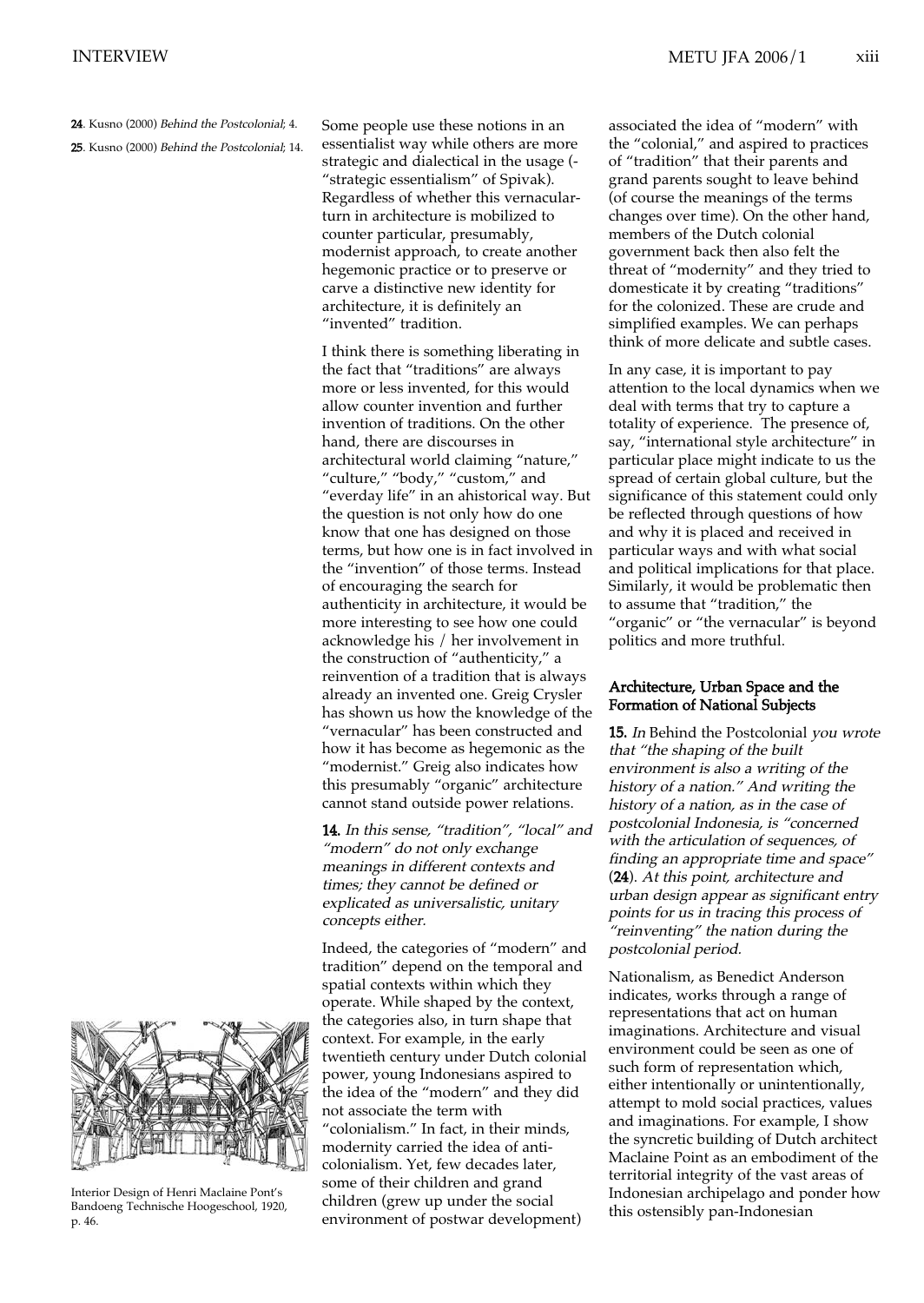26. This is an insight from Gwendolyn Wright.

27. Kusno, "Introduction", Appearances of Memory.

28. Kusno, "Introduction", Appearances of Memory.

29. Vale, Lawrence J. (1992) Architecture, Power, and National Identity, Yale University Press, New Haven.

Representing Authority: The Rectorate Tower of the University of Indonesia, p. 87.

architecture might contribute to national imagination. In the post-colonial era, I indicated the ways in which modernist architecture were contextualized to form nationalist imagination. But how was this architectural strategies received by Indonesians of various backgrounds?

In many respects, this is an issue of subject formation. I aim to show the importance of reception by indicating the connection between architecture, urban space and formation of national subjectivity. I argue for the *possibilities* of such connection even as I couldn't claim if the connection has been successful. This type of inquiry is different from works that center on the intentions and products of architects or the state with little or no interpretation of how they might be received and invested with different meanings.

## 16. Where then should we place architects in the possible making of national consciousness?

Architects are not only specialists of their field, but they are also members of particular social orders. They are not above anyone even as they often imagine themselves as beyond power. I see them as working for as well as against the interests of economy and the state. They could be seen as "nationalist" helping to give form to as well as fighting against "nation-state." Here, as far as the discussion of nationalism is concerned, it is important that we make clear that the state is not the same as the nation. Ben Anderson's book is in fact an attempt to show the

difference between the nation and the state and how they have merged into one as well as failed to come together. He is intrigued by the fact that many alternative and oppositional discourses against the state have mostly been nationalist discourses. Perhaps we could consider again his discussion on the difference between official and popular nationalism and find within this context a place for architects. The question for us then is where to put architects, planners, and designers in the struggle between the state and the nation.

17. A significant goal of Behind the Postcolonial is to show the pivotal role architecture plays in creating collective subjectivities, as well as representing their various appearances. My question concerns the issue of method, or approach, to studies of architecture and urbanism in relation to nation-making and subject formation. How can we, as architectural historians, study the built environment in a way that architecture and urban design are not understood as direct translations of state power but spatial mechanisms that "mediate the relationship between social structures?" (25).

This issue of method specific to architecture as a built environment is certainly an interesting one. When we see architecture as a medium for an inquiry into power, we are talking about not merely stylistic appearance of a building but also functional spaces which is part of everyday life. Foucault has talked about the space of panopticon to illustrate how users of space (such as the inmates) *might* follow the instruction of the space and thus become the subject of power without him or her realizing it. Yet Foucault also talked about how people might change space constructed for them by architects. Space (or say architecture) is an amorphous technology of power that is shaped and reshaped by all kinds of forces ranging from macro political economy to specific psycho-cultural. It has "elements" (such as doorway, walls, and windows) which form a "language" of its own one which demands a response from users. Yet, this formal language is subjected to different perceptions and experiences of various social actors.

Analyzing architecture thus poses many methodological challenges and invites

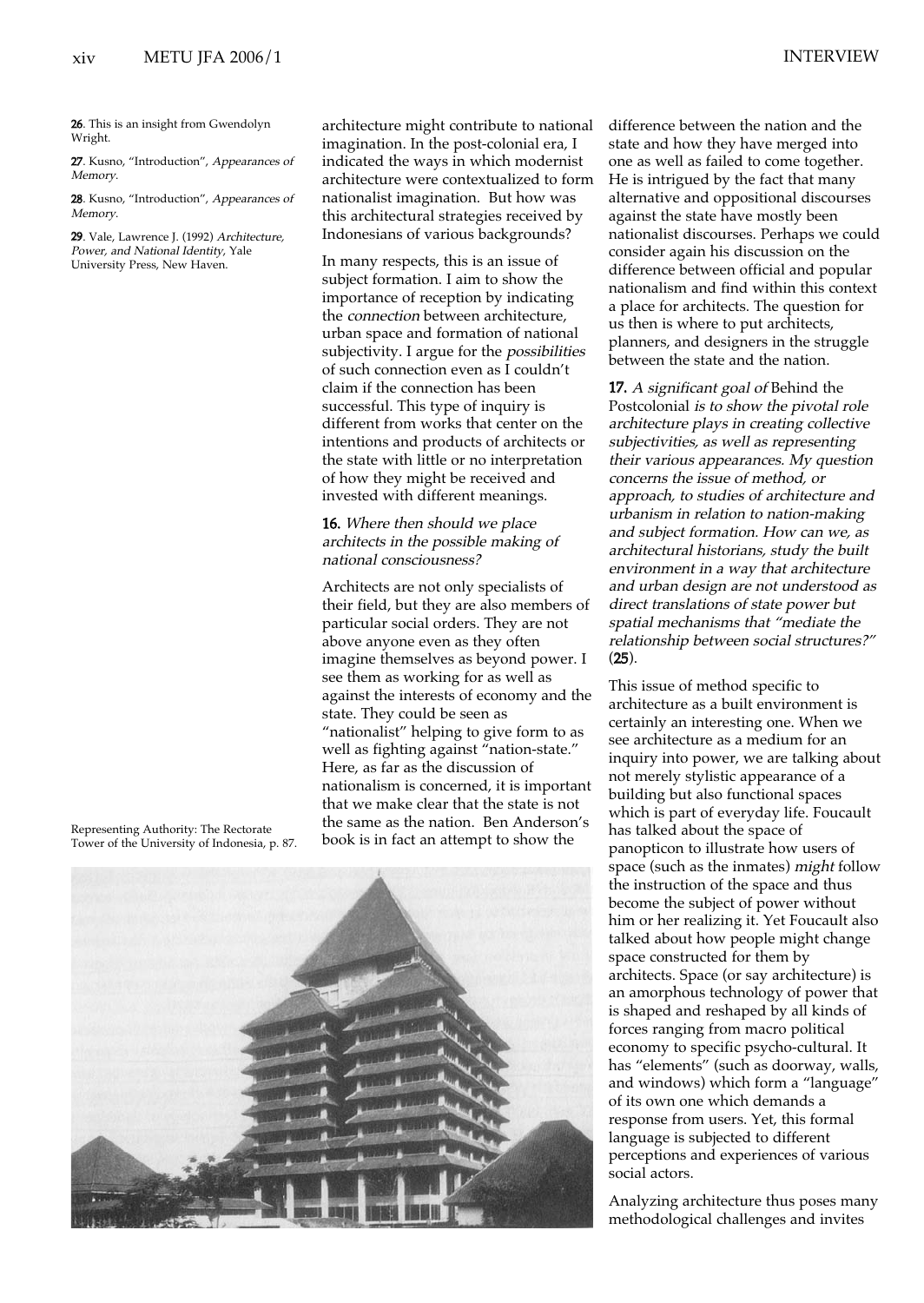30. Kusno, Appearances of Memory, Chapter 5, "Colonial Cities in Motion: Visual Environment and Popular Radicalism" (Unpublished book manuscript)

31. Shaw, Wendy (2003) Possessor and Possessed: Museums, Archaeology and the Visualization of History in the Late Ottoman Empire, University of California Press, Berkeley; 148.

32. Abidin Kusno's comment, 22.03.2004; for a discussion rethinking the late Ottoman Empire as a colonial power, please see Selim Deringil, "'They Live in a State of Nomadism and Savagery': The Late Ottoman Empire and the Post-Colonial Debate," Comparative Studies in Society and History vol. 43. July 2003.

creative approaches. For us who focus on the social and political aspects of architecture, we know that architecture cannot in itself form identity and change society, but it can contribute to identity formation and social change by addressing particular issues in its architectural discourses (26). Moreover, architecture is merely one among many technologies that inform our world. Without the cooperation of other practices, architecture in itself cannot articulate a unified discourse powerful enough to form or contest a hegemonic identity. Knowing this limit opens up opportunities for architecture to be understood along with other discourses and practices.

18. Appearances of Memory problematizes the ways in which "people with various memories internalize a particular hegemonic version of memory as their particular past." (27). You argue that people refashion their built environment in order to deal with various situations in the present (28). I find this an interesting problematization. It is perhaps a common practice among architectural historians to study certain building forms as transmitters of official ideology. I remember here Lawrence Vale's work on major Capitol buildings (29). But how were these messages rearticulated or negated by their users is a different question, which cannot be easily answered. How can we make visible this process of memorizing / forgetting through architecture and urbanism?

Indeed one of the main objectives is to consider the ways in which various social classes (-the ruling class, the architects, or the state) adapt their political communications (through architecture and visual environments) for the shaping of the everyday life of the urban population, and how people in turn adapt to that power in various ways. Instead of seeing power as a scheme imposes from above, the idea is to see how power translates itself to gain local effects. As power translates itself into the practices of everyday life, it also shapes those practices and conditions the possibility of both subjectivation and resistance.

The concepts of memorizing and forgetting allow us to talk about the embodiment of power in the everyday life and the ways this process is contested. Memories can be the item of surplus that, after power-effect, lies below or beyond subjectivation. It can also be a component that can emerge accidentally in an unpredictable way when various discourses, strategies and regimes of power contest for hegemony. It is however important to avoid the idea that memory exists independently outside power, society and material environment. There are various ways to make visible processes of memorizing and forgetting. Architecture and the visual environment are one of the various sites through which we could talk about the process of memorizing and forgetting because, as we could argue, the politics of memories are mediated by the built environment.

This process could be visualized, for instance, by comparing different times and spaces while making connection between them. We can trace the intention of the architects, the clients, the state through the building programs, but how much did they really shape the consciousness of the public? How much did the multitude respond positively to the unifying project of nationalism? We would never be able to fully know this. As far as topic of subject formation is concerned, we are still poorly equipped to deal with the everyday built environment and how it contribute to the shaping of subjectivities.

19. The changes brought by the colonial regimes in Indonesia to both "normalize" and improve life in order to control public unrest and urban movements such as "urban popular radicalism" were later utilized as tactics to fight against the colonial regime. Railroads and newspapers were the two prominent devices, which mobilized opposition and connected cities and towns, as well as their alternative imaginations across and beyond the nation (30). Perhaps, as you write, these were the "moments" of postcolonial condition, surfacing much before its appearance as a category today.

Yes, if we define the postcolonial moment as the moment of decolonization of mind as this was mediated by the change in social and physical environment. Quite often this moment came in tandem with the circulation of visual technologies which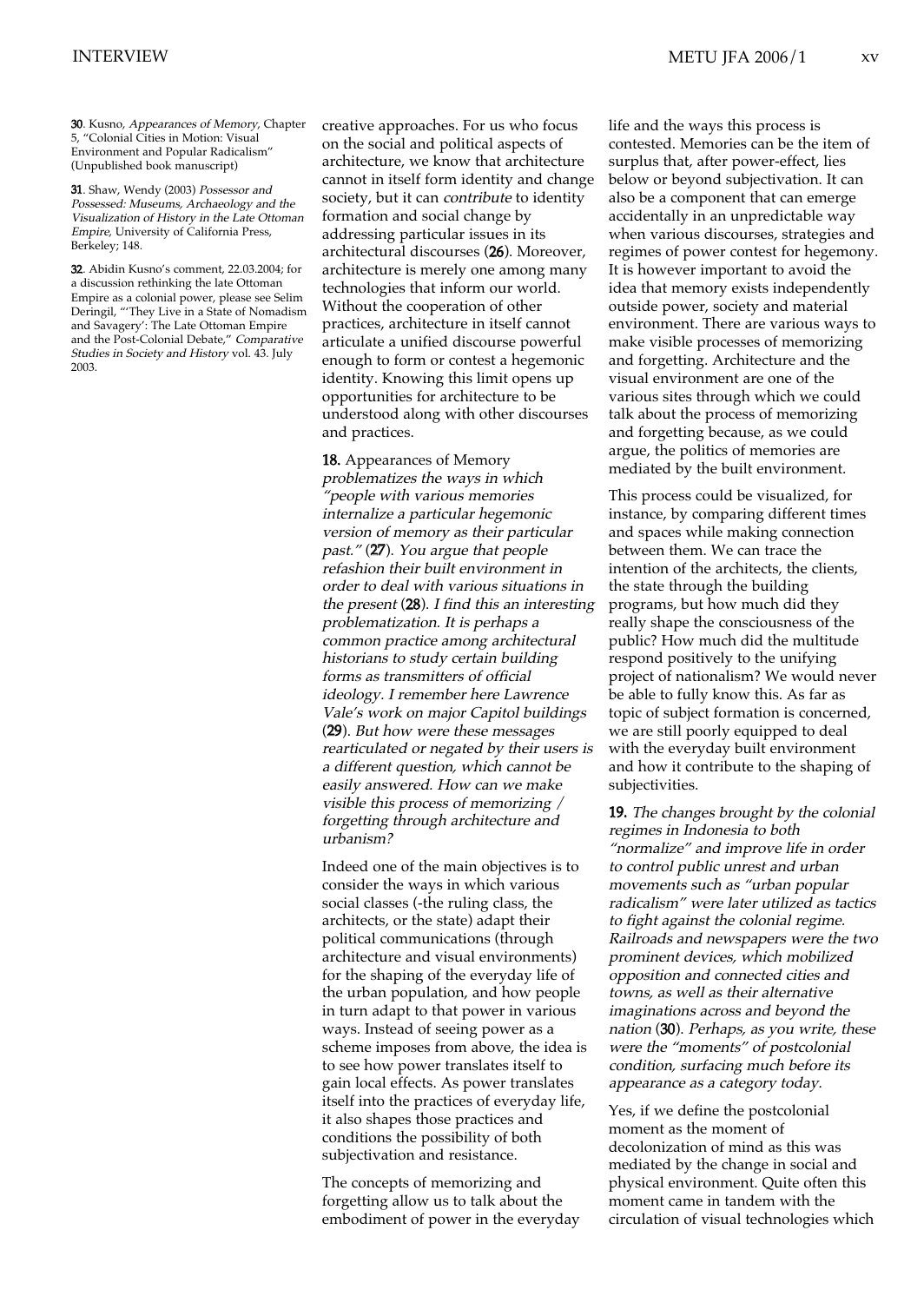33. Kusno, Appearances of Memory, Chapter 6, "The Significance of Appearance in the Zaman Normal, 1927-1942," in Kota lama, kota baru: Sejarah kota-kota di Indonesia sebelum dan setelah kemerdekaan / The history of the Indonesian City Before and After Independence, Freek Colombijn, Martine Barwegen, Purnawan Basundoro, Johny Alfian Khusyairi, eds.(2005) Yogyakarta;, Ombak; 493-520.

34. Abidin Kusno, "Whither Nationalist Urbanism? Public Life in Governor Sutiyoso's Jakarta," Urban Studies, 41 / 12, 2377-2394.

Jakarta 2005: Where Have All the Kampungs Gone?, p. 148.

in turn provides the condition for the emergence of anti-colonial "national awakenings." Benedict Anderson in his book the Spectre of Comparisons talked about such moments through the "logic of seriality" which, he argued produced various strands of national consciousness. Discussing about the change in the social environment of the late nineteenth and early twentieth century colonies, Anderson identifies two kinds of seriality that were at work simultaneously: the bound and the unbound. The bound seriality manifested itself in technologies of the state such as the census, map, and museum – these are official technologies programmed by the (colonial) state to classify identity and identification. In contrast to this making of official nationalism, another seriality, which he identifies as the unbound ran from and to different direction. These were newspapers, films, novels and other products and practices generated by population at large following more or less the forces of market.

We can see the logic of Anderson's argument which is based on the idea that the state and the market occupy different spheres but they both profoundly shaped social imaginations in more than one way. The bound seriality (being obsessed with classifying subjects in certain categories) produces fixed identities. On the



contrary, the unbound seriality, working through the improvisation of market, expands the possibility of new identity and identification. Anderson argues that both these two series provide different "grammars of representation" which in turn shape the imagining of the nation. I find the analytical division of Anderson quite useful, so in Appearances of Memory, I work out a place for visual environment as part of the bound and the unbound seriality. I argue that there were various "new grammars of representation" in the colonial city that help produce official and popular nationalism.

I should mention that in the historical context of Indonesia (on which case Anderson draws many of his insights), the idea of the "nation" (-popular nationalism) originally emerged out of a struggle against the "nation-state" of colonial power. Wouldn't it be interesting to compare this with the case of the formation of Turkey as a nation out of the remnants of the Ottoman Empire?

20. If we want to locate the late Ottoman Empire within postcolonial theory, I suppose that we should be searching for such moments as well, particularly when everyday (spatial) practices were filled with new grammars of representation. During the 19th century, similar developments occurred in the Ottoman Empire, including the institutionalization of archaeology, the birth of museums and the dissemination of printing, documentation and transportation technologies (31). You had argued once that perhaps "when the Ottoman Empire felt the 'need' to take the west seriously, as a cultural 'sparring partner', the empire encountered its 'postcolonial' condition  $(32).''$ 

There are two aspects perhaps in this moment of encountering, but both are related to the shifting and reconfiguring of social relations and identities at the time of change. The first aspect would be the changing subjectivity of the ruling class as the previous domain of power underwent a serious crisis and rupture. The other aspect would be the change in the subjectivity of the ruled. As a new form of political and cultural communication between the ruler and the ruled was called for, technologies such as museums, archeology and so on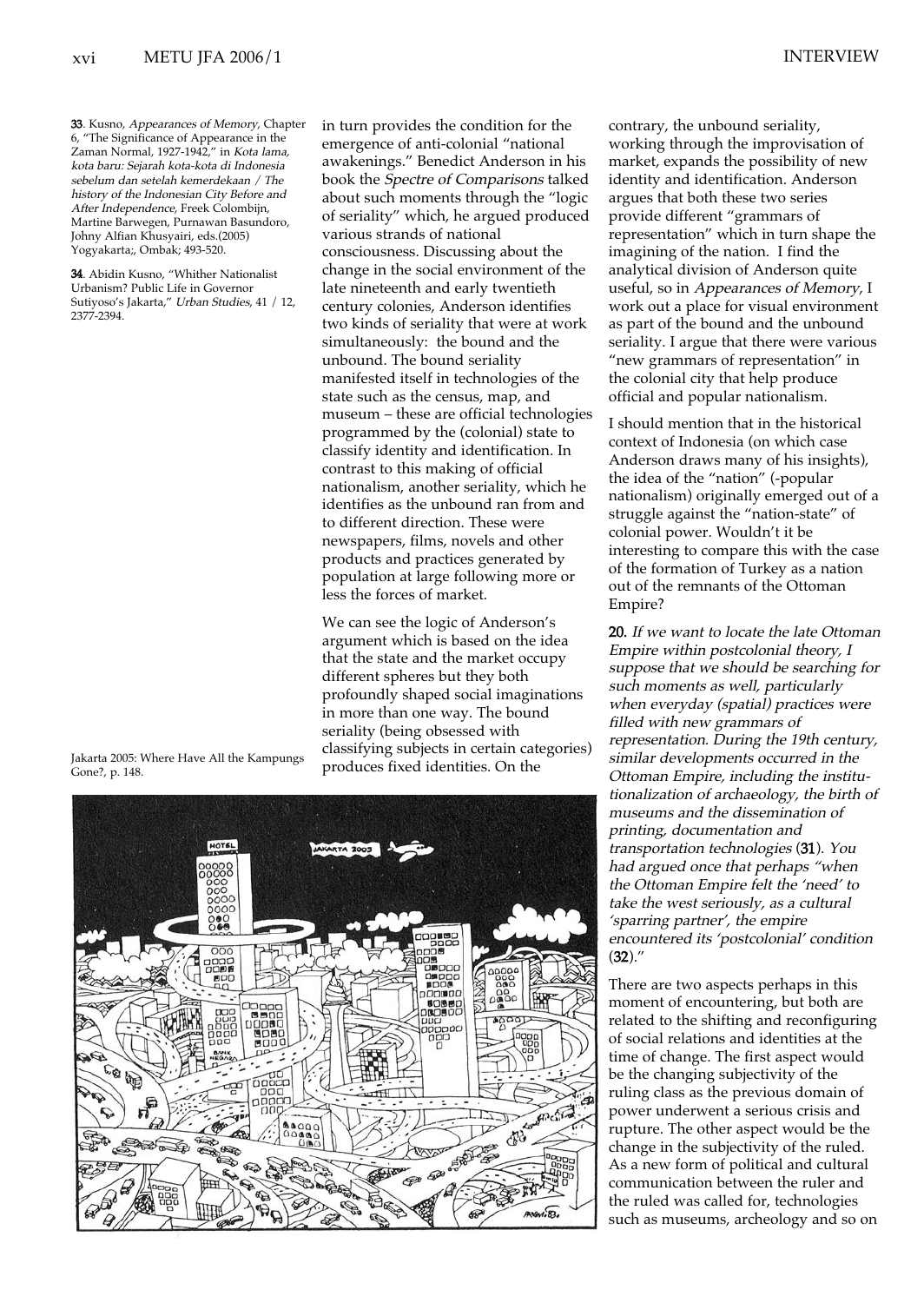35. Tan Malaka was a "trans-national", leftwing Indonesian intellectual and "hero of national independence." See Chapter 7, "From City to City: Tan Malaka, Shanghai and the Politics of Geographical Imagining," Singapore Journal of Tropical Geography, 24, 3, November 2003; 327-339.

became important for the provision of different narrative. Yet, we need to remember that these were state institutions which were mobilized to create particular form of identities for the state and its "people." Outside this official domain, there were other unbound technologies, such as prints for popular consumption, public transport, and should we say, urban cultural and visual environments. All these popular technologies operated relatively outside the control of the state, but they might profoundly shape if not create different (and often conflicting) social and political imaginations.

21. I think as a technology of power, urban space too could be seen in terms of the logic of the bound and the unbound. As you have written in "Phantom of Urban Design" the colonial regimes utilized urban design for visual order and self-surveillance, not only on the basis of huge open spaces and grid system, but also their representations (i.e., model kampongs and the 1937 plan for Koningsplein) (33). Integrating "indigenous" forms into such framework, "good citizens" of colonial Indonesia found their bazaars, places and buildings relocated into a grid system, which functioned as controlling device. All these schemes created a mode of seeing that formed an era called the "zaman normal" (-the age of normalcy). This was basically an era of policing and surveillance articulated through urban space.

It is always interesting to reflect on the question of power and its embodiment in urban project and visual environment. The essay on "zaman normal" deals with the urban discourses of normalization such that subjects are positioned to accept the "truthfulness" of urban govenance embodied in the physical space. It shows that following the violent death of urban popular radicalism in 1926-27, the colonial government offered an assuarance of the a new "normal" life.

This attempt was communicated through the organization of visual environment. I argue that this process of subjectivation in the major cities came in tandem with the spectacle of "rehabilitation" of the radicals in the penal colony in the outer island. In these two radically different places, people

nevertheless lived under a similar condition of normality. The juxtaposition between the "normal life" of a penal colony and that of the city in the age of post-radicalism prompts us to reflect on how thin the line that separates coercion from consent and on the means through which material space come to seize subjects independenly of subjects' own self-representation. On the other hand, resistance to subjectivation occured inside the "zaman normal" even as this disruptive action had not been made explicit.

22. The Appearances of Memory gives us instances of how colonial past is repeatedly revisited to "provide a spectral order for the built environment of the post-colonial" (34). One example of that was the attempt in Jakarta to restore the colonial town as a tourism center. This was not only a policy for attracting foreign exchange, but "part of the nostalgic remembering of the orderliness of the old regimes and the forgetting of the chaotic present." The governor was trying to cope with the "'looseness' at the center", which gave way to the creation of many smaller spaces as locales of power. Do you see this recent development in one Indonesian city, where the relationship between the nation and the state lost its strength, as an indication of a "postcolonial moment"?

The essay on post-1998 Jakarta can be considered as an attempt to figure out the formation of a different mode of urban governance after the collapse of the centralizing regime of Suharto in 1998. In a way, if "zaman normal" constitutes a "unity of discourse," the chapter on the "crisis of the center" examplifies the disruption of that order. We know that processes of subjectivation in and through urban spaces are never homogenous, but the urban space of post-Suharto's Jakarta (with its 'looseness' at the center) expressed more clearly a disparate range of discourses and unpredicted strategies ones that are simultaneously coercive, hegemonic and resistive.

Under this circumstance, different social classes mobilized some recognizable but disjointed discourses of urban space from the recent and distant past in order to come to grip with the present. Beneath the disorderly "looseness at the center" lies various orders that